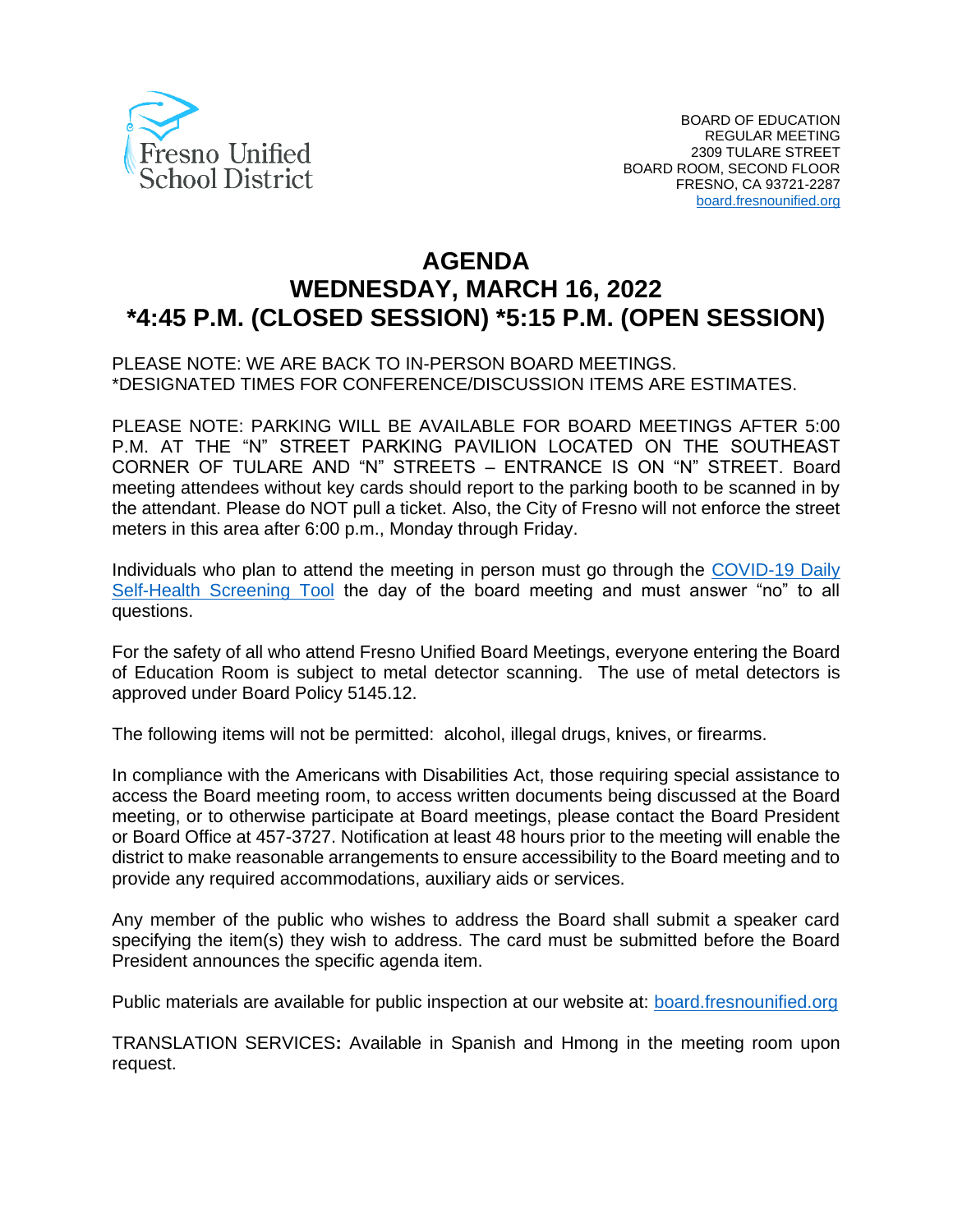#### **\*4:45 P.M**. **CALL** Meeting to Order **OPPORTUNITY** for Public Comment on Closed Session Agenda Items **RECESS** for Closed Session to discuss the following**:**

- 1. Student Expulsions Pursuant to Education Code Section 35146.
- 2. Conference with Labor Negotiator (Government Code Section 54957.6); FUSD Negotiator(s): Paul Idsvoog; Employee Organizations(s): FTA, CSEA, Chapter 125, CSEA, Chapter 143, SEIU, Local 521, FASTA/SEIU, Local 521/CTW, CLC, Fresno Unified Building & Construction Trades/FTA; International Association of Machinists and Aerospace Workers (IAMAW), Unrepresented Employees: All Management, Confidential, and Supervisory Employees.
- 3. Public Employee Discipline/Dismissal/Release/Reassignment/Resignation.
- 4. Public Employment/Appointment (Government Code Section 54957).
- 5. Conference with Legal Counsel Existing Litigation (Government Code Section 54956.9(d)(1)).
	- a. Potential Case (One)

#### **\*5:15 P.M., RECONVENE** and report action taken during Closed Session, if any.

### **PLEDGE OF ALLEGIANCE**

A staff member will lead the flag salute.

#### **HEAR Report from Superintendent**

#### **OPPORTUNITY for Public Comment on Consent Agenda Items**

**ALL CONSENT AGENDA** items are considered routine by the Board of Education and will be enacted by one motion. There will be no separate discussion of items unless a Board member so requests, in which event, the item(s) will be considered following approval of the Consent Agenda.

### **A. CONSENT AGENDA**

#### **A-1, APPROVE Personnel List**

Included in the Board binders is the Personnel List, Appendix A, as submitted. The Superintendent recommends approval. Fiscal impact: There is no fiscal impact to the district at this time. Contact person: David Chavez, telephone 457-3548.

### **A-2, ADOPT Findings of Fact and Recommendations of District Administrative Board**

The Board of Education received and considered the Findings of Fact and Recommendations of District Administrative Panels resulting from hearings on expulsion and readmittance cases conducted during the period since the March 09, 2022 Regular Board Meeting. The Superintendent recommends adoption. Fiscal impact: There is no fiscal impact to the district at this time. Contact person: Kim Mecum, telephone 457-3731.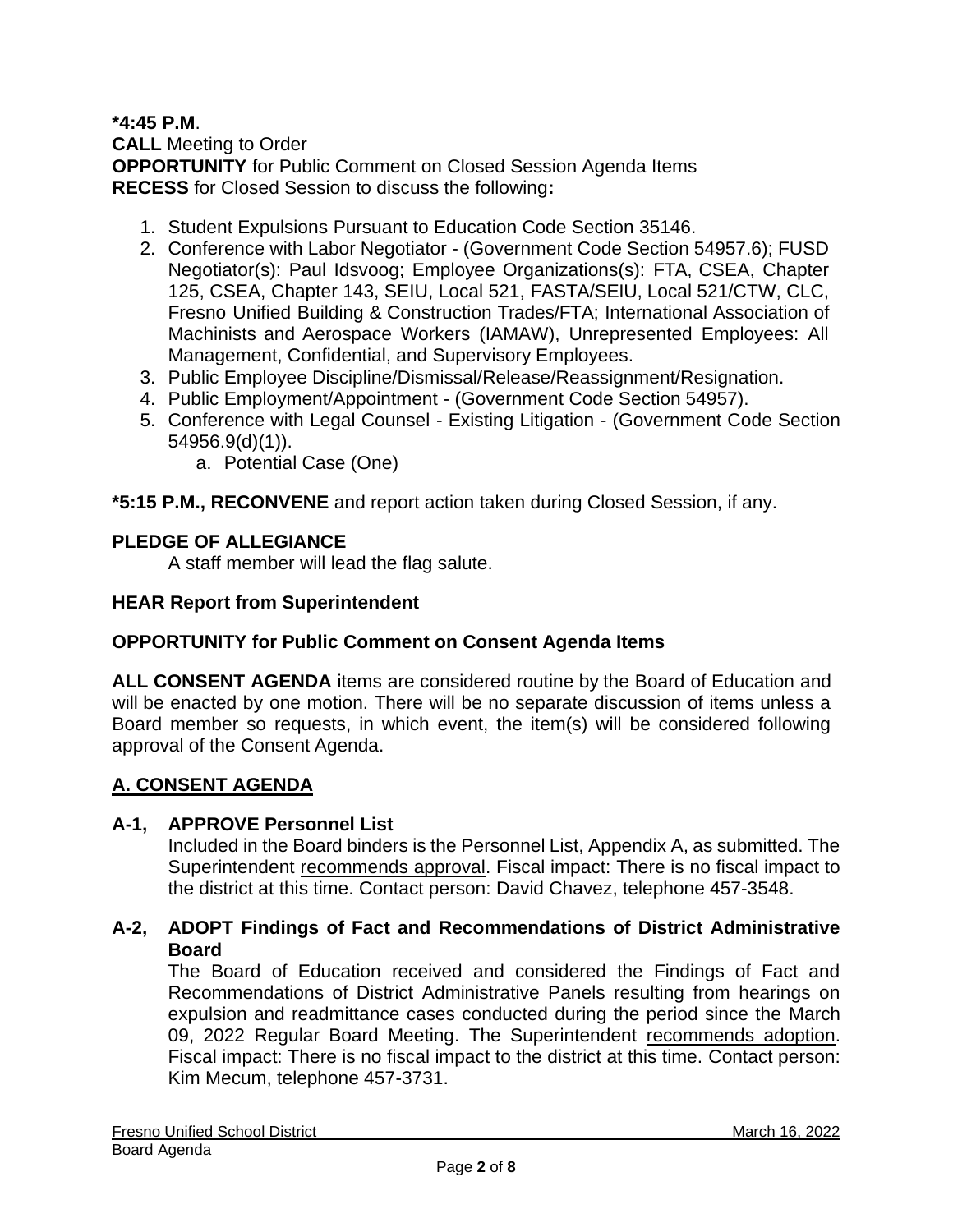# **A. CONSENT AGENDA - continued**

### **A-3, APPROVE Minutes from Prior Meeting**

Included in the Board binders are the draft minutes for the March 09, 2022 Regular Board meeting. The Superintendent recommends approval. Fiscal impact: There is no fiscal impact to the district. Contact person: Dr. Robert G. Nelson, telephone 457-3884.

#### **A-4, ADOPT Resolution Proclaiming April 2022 as Remembrance of the Existence of the Armenian Genocide Month**

Included in the Board binders is a resolution proclaiming the month of April 2022 as Remembrance of the Existence of the Armenian Genocide – as remembrance of those forever affected by the Armenian Genocide –and urges our schools and individual citizens to never forget these crimes against humanity. The Superintendent recommends adoption. Fiscal impact: There is no fiscal impact to the district at this time. Contact person: Patrick Jensen, telephone 457-3566.

#### **A-5, ADOPT Resolution Proclaiming April 2022 as School Library Month**

Included in the Board binders is a resolution proclaiming April 2022 as School Library Month. School Library Month is a celebration by the American Association of School Librarians. During the month of April, teacher librarians and library media technicians are encouraged to create activities to support their school and local community in celebrating the essential role of strong school library programs. The Superintendent recommends adoption. Fiscal impact: There is no fiscal impact to the district at this time. Contact person: Kim Mecum, telephone 457-3731.

#### **A-6, ADOPT Variable Term Waiver for Bilingual Cross-Cultural, Language and Development Authorization**

Included in the Board binders is a Variable Term Waiver for Bilingual Cross-Cultural, Language and Development (BCLAD) Authorization for the 2021/22 school year. The Superintendent recommends adoption. Fiscal impact: There is no fiscal impact to the district at this time. Contact person: David Chavez, telephone 457-3548.

#### **A-7, ADOPT Variable Term Waiver for Career Technical Education Credential Holders**

Included in the Board binders is a Variable Term Waiver for Career Technical Education (CTE) Credential holders. The Commission on Teacher Credentialing (CTC) has stated the Preliminary CTE credential holders should be issued a Variable Term Waiver for the English Learner Authorization until the CTE program is completed. The English Learner classes are embedded in the CTE program. Individuals will not have the English Learner Authorization stated on their credential document until the CTE program is completed and the clear credential is issued. The Superintendent recommends adoption. Fiscal impact: There is no fiscal impact to the district at this time. Contact person: David Chavez, telephone 457-3548.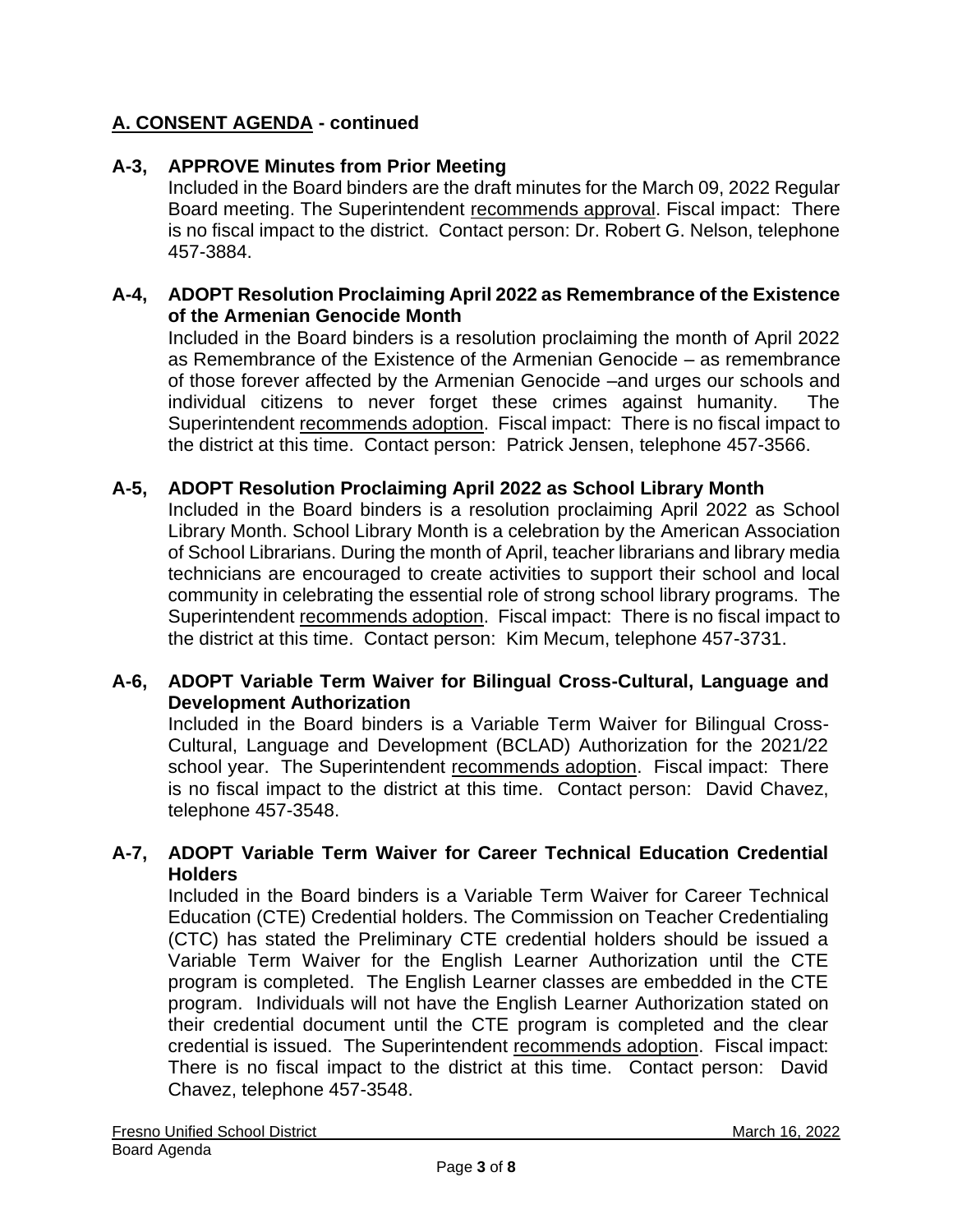# **A. CONSENT AGENDA - continued**

### **A-8, APPROVE Provisional Internship Permits**

Included in the Board binders are Provisional Internship Permit (PIP) recommendations to rehire or hire upon Board approval. The Superintendent recommends approval. Fiscal impact: There is no fiscal impact to the district at this time. Contact person: David Chavez, telephone 457-3548.

#### **A-9, ADOPT Resolution 21-36, Requesting an Exemption Renewal from the Education Code Definition of "School Building" for a Tutoring Center through the African American Academic Acceleration Program**

Included in the Board binders and recommended for adoption is Resolution 21- 36, and Exemption Request Form, State Allocation Board (SAB) 406 to request an exemption renewal from the definition of a "school building" for the Bethesda Apostolic Church buildings, located at 3723 E. Dakota Avenue in Fresno, for use as a Suspension Tutoring Center by the Office of African American Academic Acceleration. The district currently utilizes the buildings at this location under an exemption request approved by the Board on April 01, 2020, for a two-year period. Renewal of the exemption is requested for an additional two years beginning March 17, 2022. The Superintendent recommends adoption. Fiscal impact: There is no fiscal impact to the district at this time. Contact person: Karin Temple, telephone 457-3134.

### **A-10, APPROVE Property, Liability, and Cyber Insurance for 2022/23**

Included in the Board binders is a summary of quotations received from the district's insurance broker, Marsh & McLennan Agency, for the district's various forms of coverage. Due for renewal is coverage related to property, general liability, excess liability, designated lessees, cyber, and professional liability requirements. The policy period will extend from April 01, 2022, through March 31, 2023. The Superintendent recommends approval. Fiscal impact: Sufficient funds are available in the district's Liability Internal Service Fund. Contact person: Santino Danisi, telephone 457-6226.

#### **A-11, APPROVE Proposed Revisions for Board Policies**

Included in the Board binders are proposed revisions for the following nine (9) Board Policies (BP):

- BP 0410 Nondiscrimination in District Programs and Activities
- BP 1312.3 Uniform Complaint Procedures
- BP 5111 Admission
- BP 5125 Student Records
- BP 5141.52 Suicide Prevention
- BP 5145.3 Nondiscrimination/Harassment
- BP 5145.9 Hate-Motivated Behavior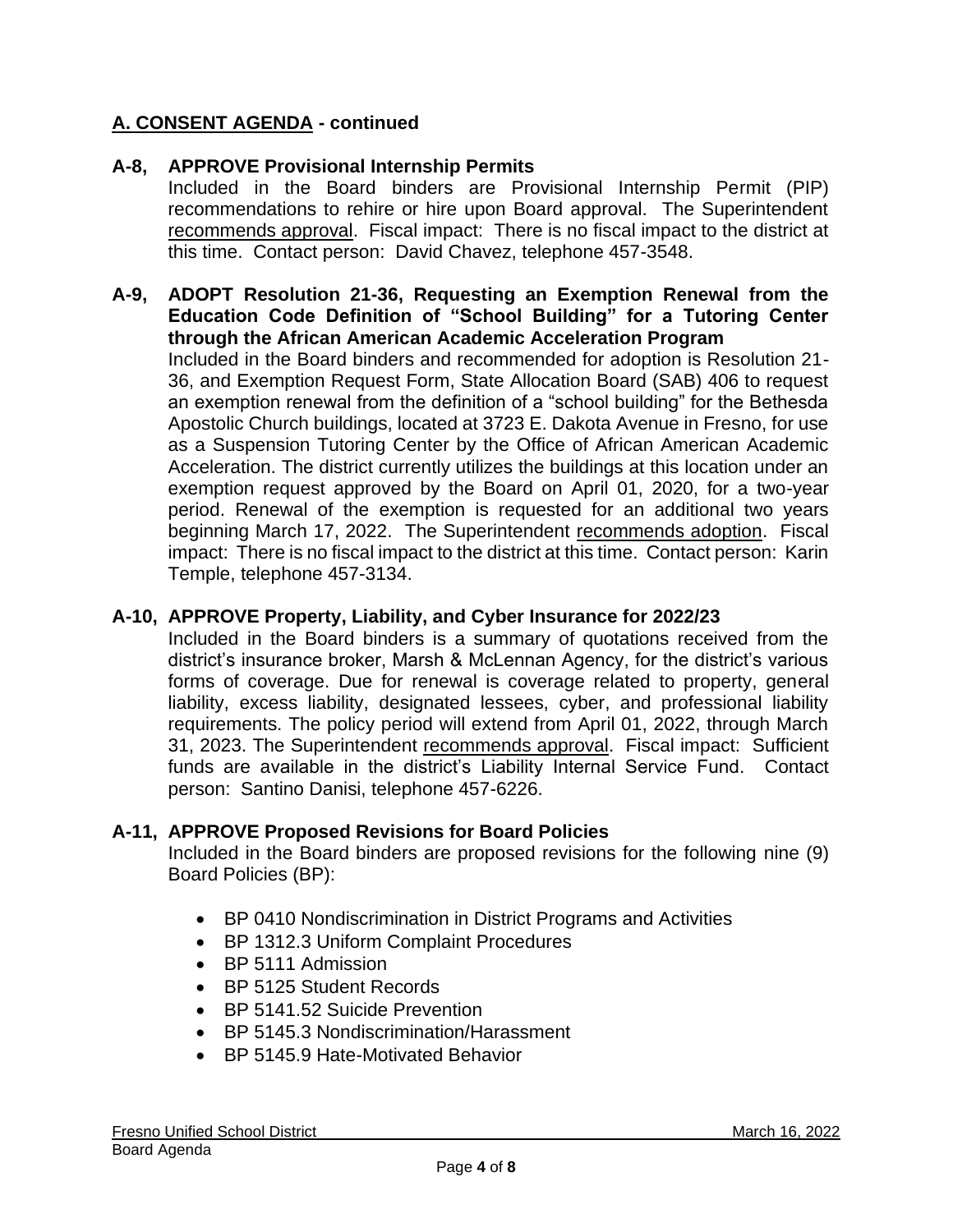# **A. CONSENT AGENDA – continued**

- BP 5146 Married/Pregnant/Parenting Students
- BP 6173 Education for Homeless Children

These revisions meet the legal mandates recommended by the California School Boards Association (CSBA), California Department of Education's (CDE) Federal Program Monitoring (FPM) requirements and best practices. The Superintendent recommends approval. Fiscal impact: There is no fiscal impact to the district at this time. Contact person: Patrick Jensen, telephone 457-3566.

#### **A-12, RATIFY Riverside County Superintendent of Schools Agreement for Preschool Local Assistance Grant**

Included in the Board binders is the Riverside County Superintendent of Schools agreement for the Preschool Local Assistance Grant. This grant is a continued partnership with our Supporting Inclusive Practices team. This grant supports expansion of preschool inclusion programming with teacher access to tiered levels of behavioral resources. The term of this agreement is October 01, 2021 through June 30, 2022. Fresno Unified School District Special Education implemented this agreement on February 23, 2022. The Superintendent recommends ratification. Fiscal impact: Fresno Unified School District will be reimbursed 100% of allowable program costs, up to \$30,000. Contact person: Kim Mecum, telephone 457-3731.

### **A-13, RATIFY Change Orders**

Included in the Board binders is information on Change Orders for the following projects:

- Bid 21-10, Ewing Elementary School Early Learning Buildings and Parking Lot Improvements Change Order 3 presented for ratification (\$14,818)
- Bid 21-35, Jackson Elementary School Multipurpose Building Reconstruction Change Order 3 presented for ratification \$92,007
- Bid 20-49, Juan Felipe Herrera New Elementary School Change Orders 6 and 7 presented for ratification \$919,542

The Superintendent recommends ratification. Fiscal impact: \$1,011,549 is available in the Measure X Fund for Bid 21-35 and 20-49. Contact person: Karin Temple, telephone 457-3134.

### **A-14, RATIFY the Filing of a Notice of Completion**

Included in the Board binders is a Notice of Completion for the following project, which has been completed according to plans and specifications.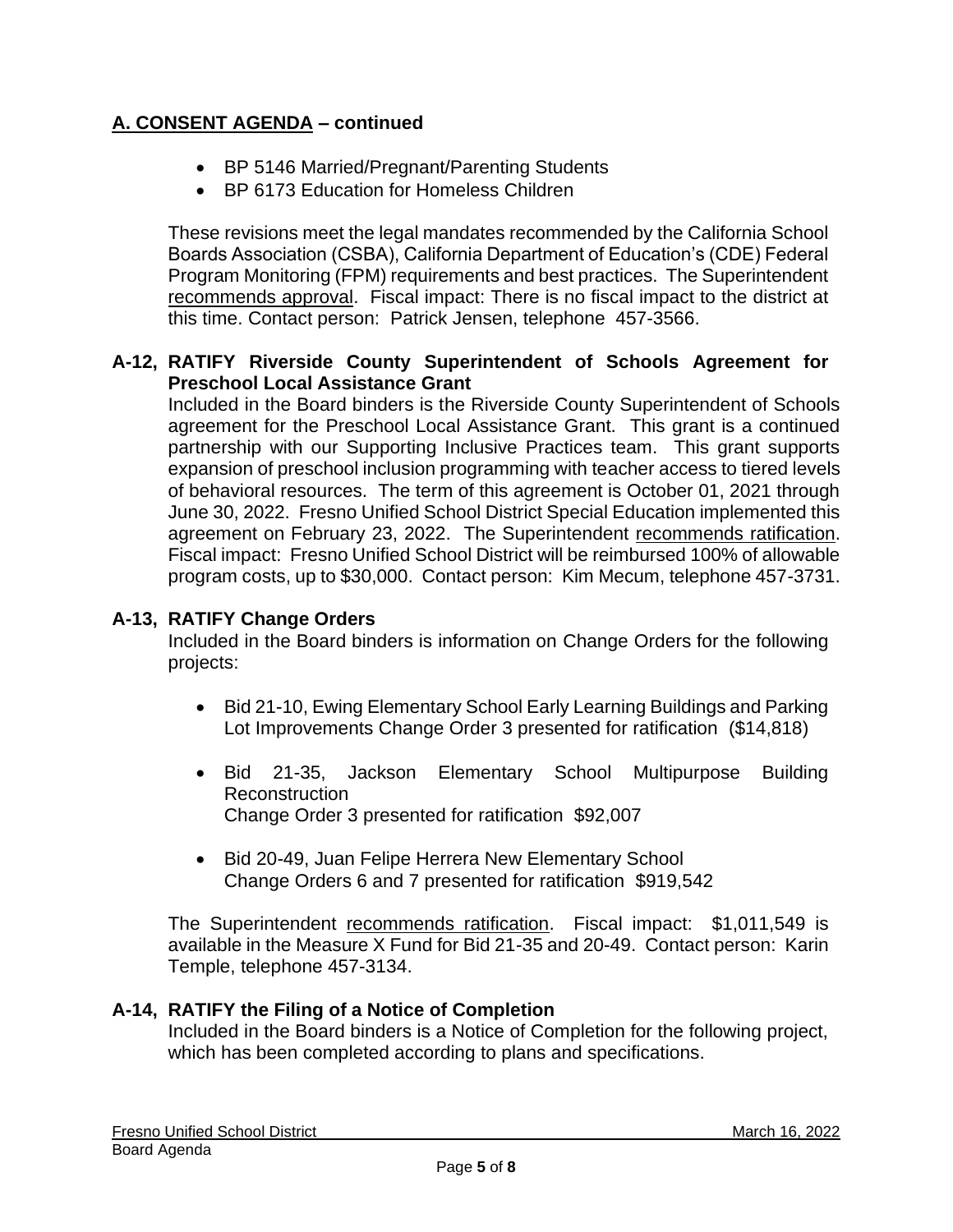# **A. CONSENT AGENDA - continued**

• Bid 21-28, Sunnyside High School Boiler Replacement

The Superintendent recommends ratification. Fiscal impact: Retention funds are released in accordance with contract terms and California statutes. Contact person: Karin Temple, telephone 457-3134.

#### **END OF CONSENT AGENDA (ROLL CALL VOTE)**

# **B. CONFERENCE/DISCUSSION AGENDA**

#### **\*6:00 P.M.**

#### **B-15, DISCUSS and ADOPT High School Physics Curriculum**

Included in the Board binders for presentation and adoption is the proposed curriculum recommendation for the high school Physics course. The recommendation for instructional materials is a result of a deep review of teachers, students, and department staff. The Superintendent recommends adoption. Fiscal impact: Sufficient funds in the amount of \$1,054,725 are available in the Curriculum and Instruction budget. Contact person: Kim Mecum, telephone 457- 3731.

### **\*6:20 P.M.**

#### **B-16, PRESENT and DISCUSS the 2022/23 Local Control and Accountability Plan Educational Partner Input**

In accordance with Education Code sections  $52060(q)$  and  $52066(q)$ , school districts are required to consult with teachers, principals, administrators, other school personnel, local bargaining units of the district, parents, and pupils in developing the Local Control and Accountability Plan. Staff will present and discuss the input received from educational partners in preparation for 2022/23 budget discussions and development of the Local Control and Accountability Plan. Fiscal impact: All actions outlined in the Local Control and Accountability Plan are funded with General Fund resources, which include the Local Control Funding Formula funds. Contact person: Santino Danisi, telephone 457-6226.

#### **\*6:40 P.M.**

### **B-17, PRESENT and DISCUSS the 2022/23 Strategic Budget Development**

The Board of Education has discussed the Governor's Proposed Budget and the potential impacts on Fresno Unified, as well as the strategic budget development process, at the following Board of Education meetings:

• January 19, 2022 • February 16, 2022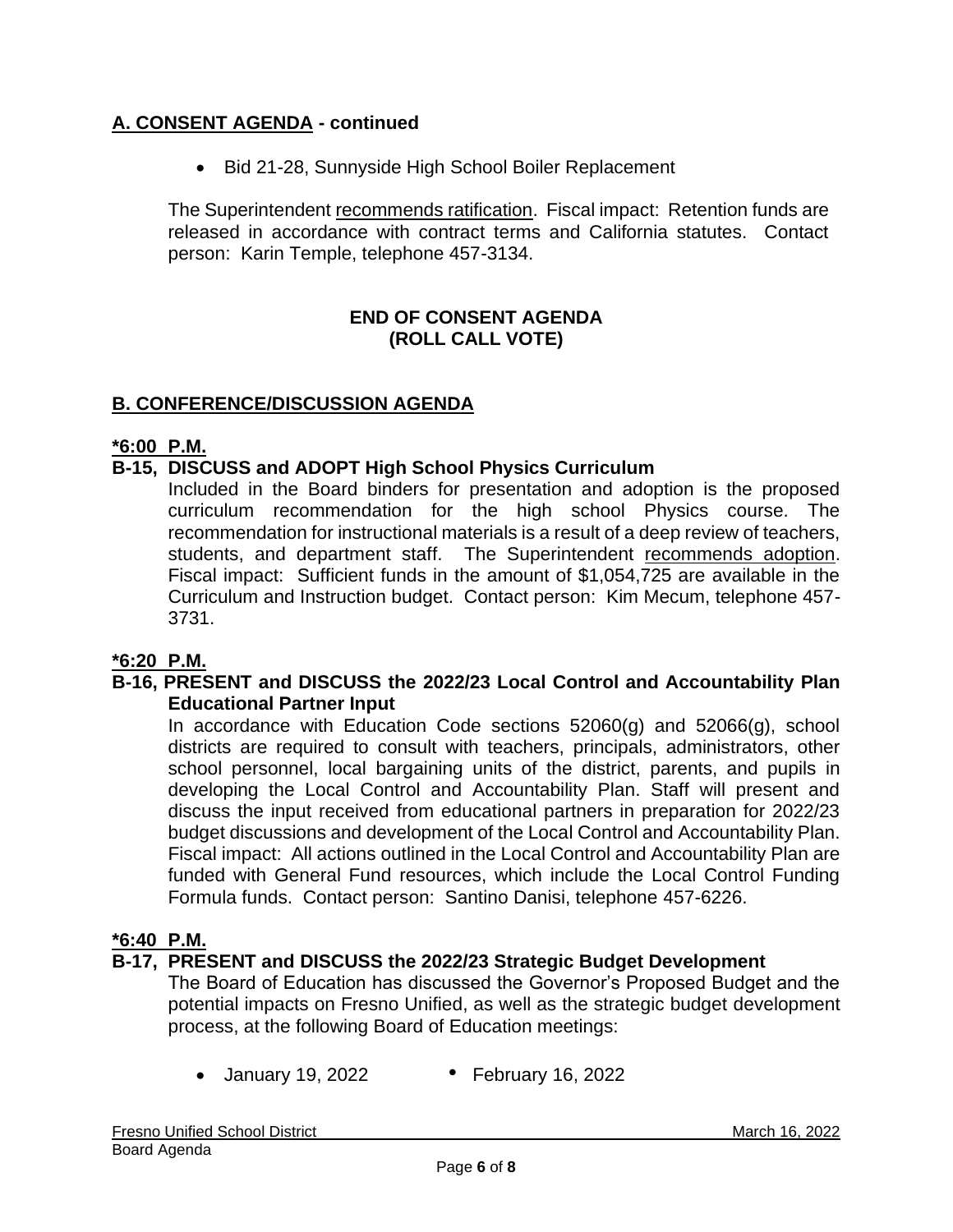# **B. CONFERENCE/DISCUSSION AGENDA - continued**

• February 02, 2022 • March 09, 2022

On March 16, 2022, staff and the Board will continue budget development discussions. Fiscal impact: Not available at this time. Contact person: Santino Danisi, telephone 457-6226.

# **C. RECEIVE INFORMATION & REPORTS**

#### **C-18, RECEIVE Proposed Board Meeting Dates for 2022/23 and 2023/24**

Included for the Board's consideration are proposed Board of Education meeting dates for the 2022/23 and 2023/24 school years. These dates will not preclude either additions or changes any time throughout the year. This item will return to the Board for discussion and approval at a future meeting. Fiscal impact: There is no fiscal impact to the district at this time. Contact person:

#### **C-19, RECEIVE Proposed Revisions for Board Policies**

Included in the Board binders are proposed revisions for the following four (4) Board Policies (BP):

- BP 5131.2 Anti-Bullying
- BP 6145 Extracurricular & Cocurricular Activities
- BP 6145.2 Athletic Competition
- BP 6174 Education for English Learners

These revisions meet the legal mandates recommended by the California School Boards Association (CSBA), The California Department of Education's (CDE) Federal Program Monitoring (FPM) requirements and best practices. The items will be brought back for approval at a future Board meeting. There is no fiscal impact to the district. Contact person: Patrick Jensen, telephone 457-3566.